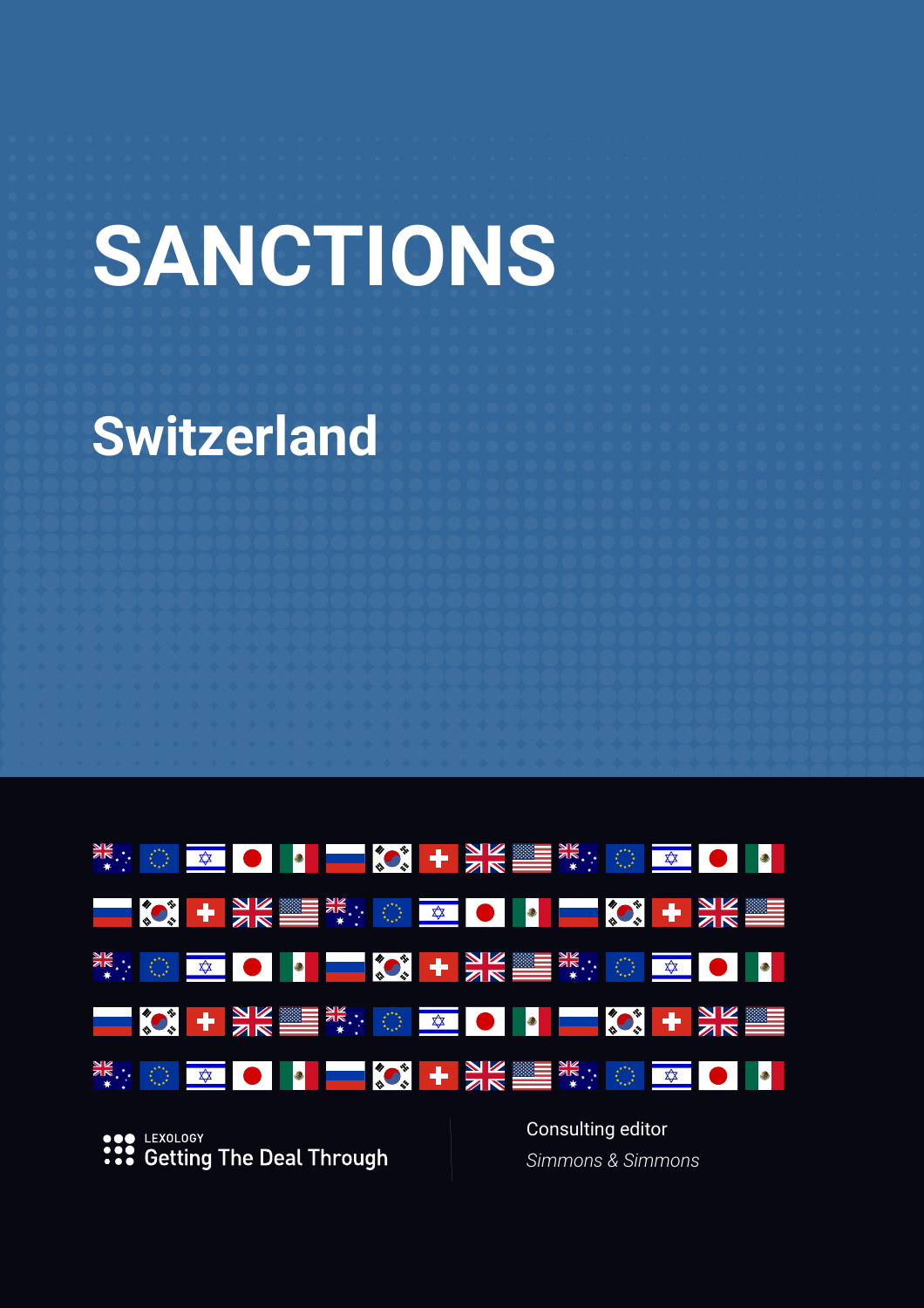# **Sanctions**

Consulting editors

**Cherie Spinks, Alexandra Webster**

*Simmons & Simmons*

Quick reference guide enabling side-by-side comparison of local insights into economic, fnancial and trade sanctions including national and international regimes; types of sanction imposed; targeted countries, entities and individuals; scope of application and competent authorities; business compliance and reporting requirements; asset freezes; exemptions; reporting of violations; investigations, penalties and recent enforcement actions; and other emerging trends.

#### Generated 13 April 2022

The information contained in this report is indicative only. Law Business Research is not responsible for any actions (or lack thereof) taken as a result of relying on or in any way using information contained in this report and in no event shall be liable for any damages resulting from reliance on or use of this information. © Copyright 2006 - 2022 Law Business Research

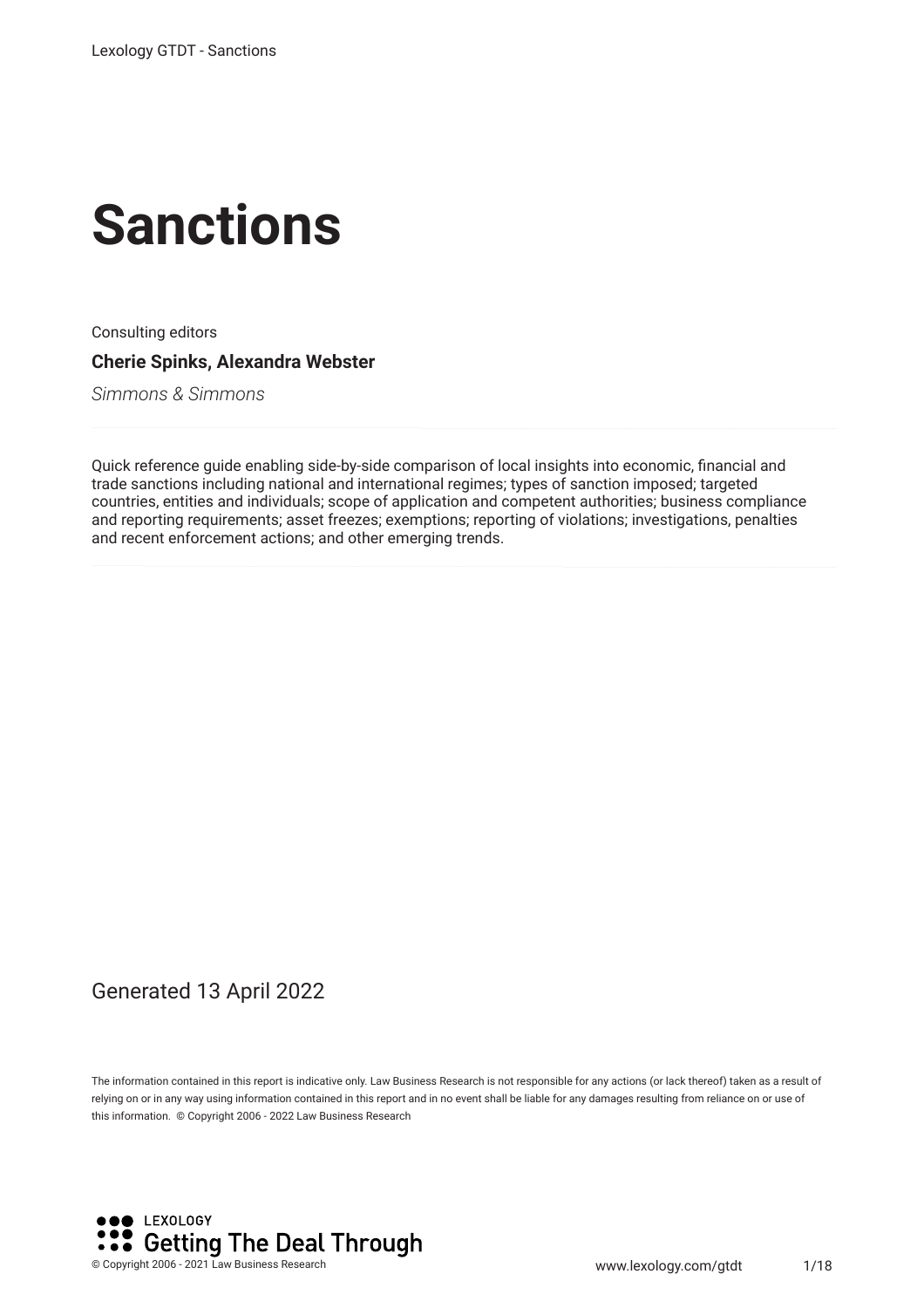## **Table of contents**

#### **GENERAL FRAMEWORK**

**Legislation**

**Autonomous versus international regimes**

**Types of sanction imposed** 

**Countries subject to sanctions**

**Non-country specifc regimes**

**Counter-terrorism sanctions**

**Anti-boycott laws**

**Scope of application**

**Competent sanctions authorities**

**Business compliance**

**Guidance**

#### **ECONOMIC AND FINANCIAL SANCTIONS**

**Asset freezes General carve-outs and exemptions List of targeted individuals and entities Other restrictions Exemption licensing – scope Exemption licensing – application process Approaching the authorities Reporting requirements**

#### **TRADE SANCTIONS**

**General restrictions General exemptions Targeted restrictions Exemption licensing – scope Exemption licensing – application process Approaching the authorities**

#### **ENFORCEMENT AND PENALTIES**

**Reporting violations Investigations**

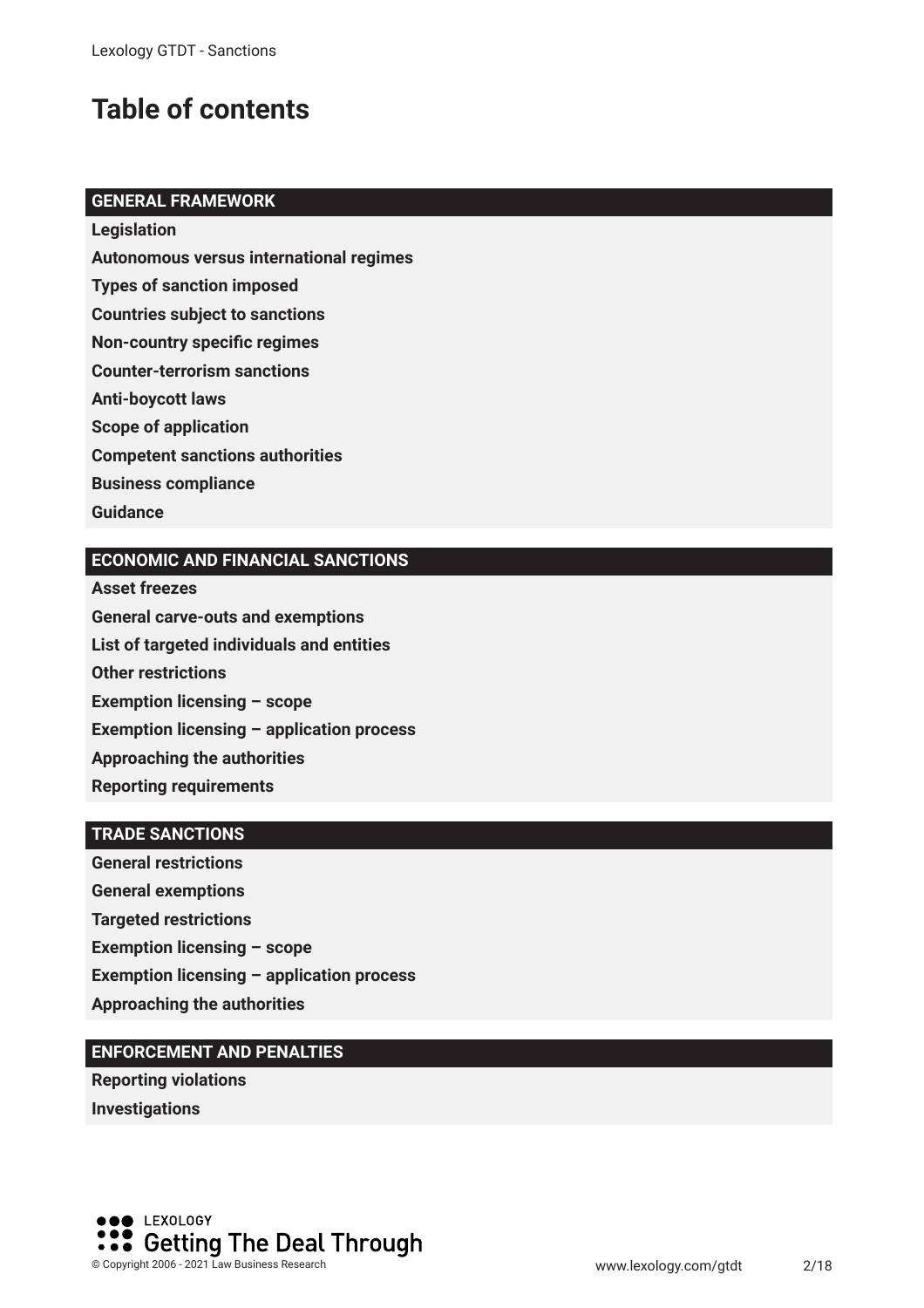#### **Penalties**

**Recent enforcement actions**

#### **UPDATE AND TRENDS**

**Emerging trends and hot topics**

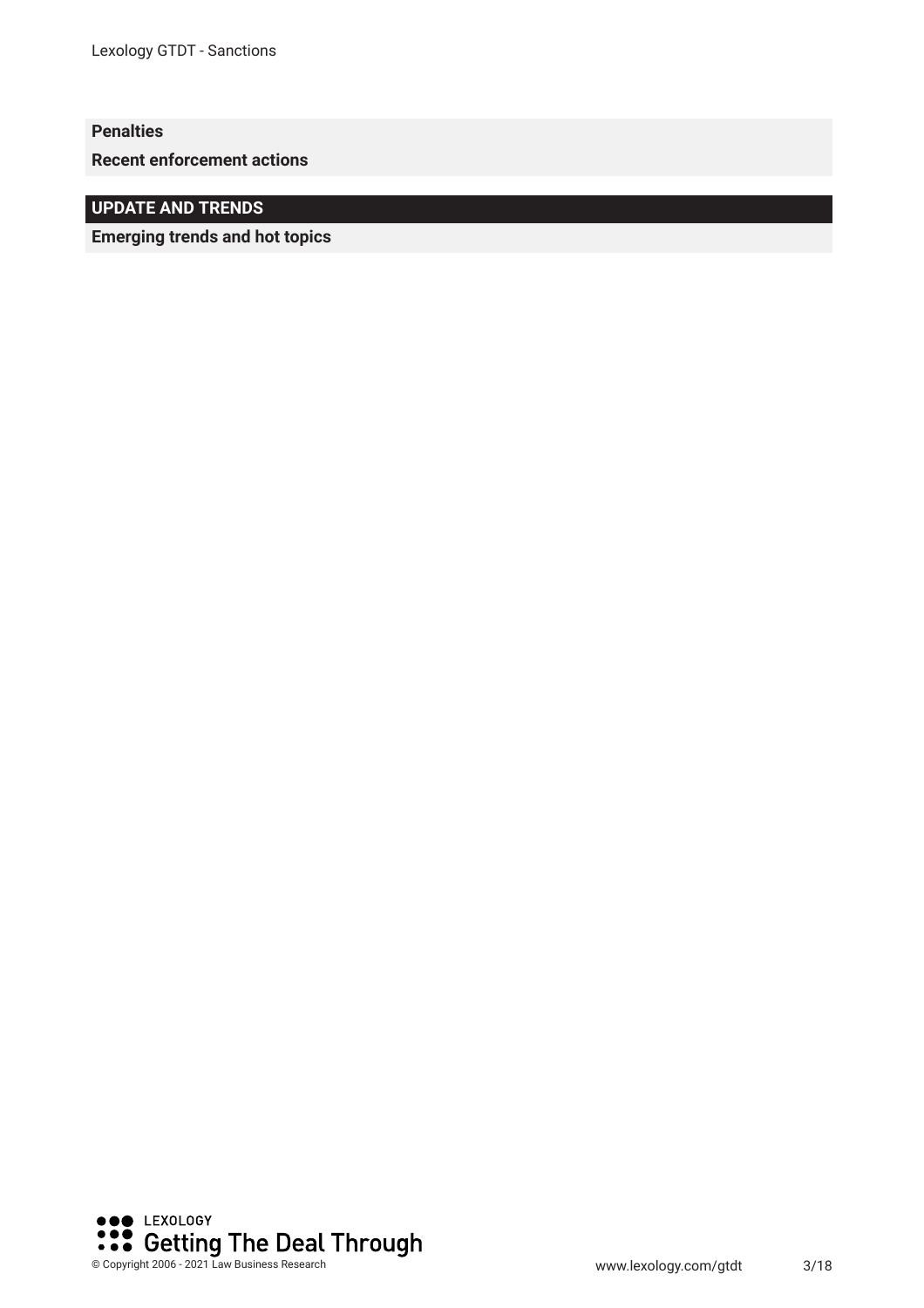### **Contributors**

#### **Switzerland**



**George Ayoub** george.ayoub@swlegal.ch *Schellenberg Wittmer*



**Julie Raneda** julie.raneda@swlegal.sg *Schellenberg Wittmer*



**Valérie de Saint-Pierre** valerie.desaint-pierre@swlegal.ch *Schellenberg Wittmer*



**Sandra Oberson** sandra.oberson@swlegal.ch *Schellenberg Wittmer*



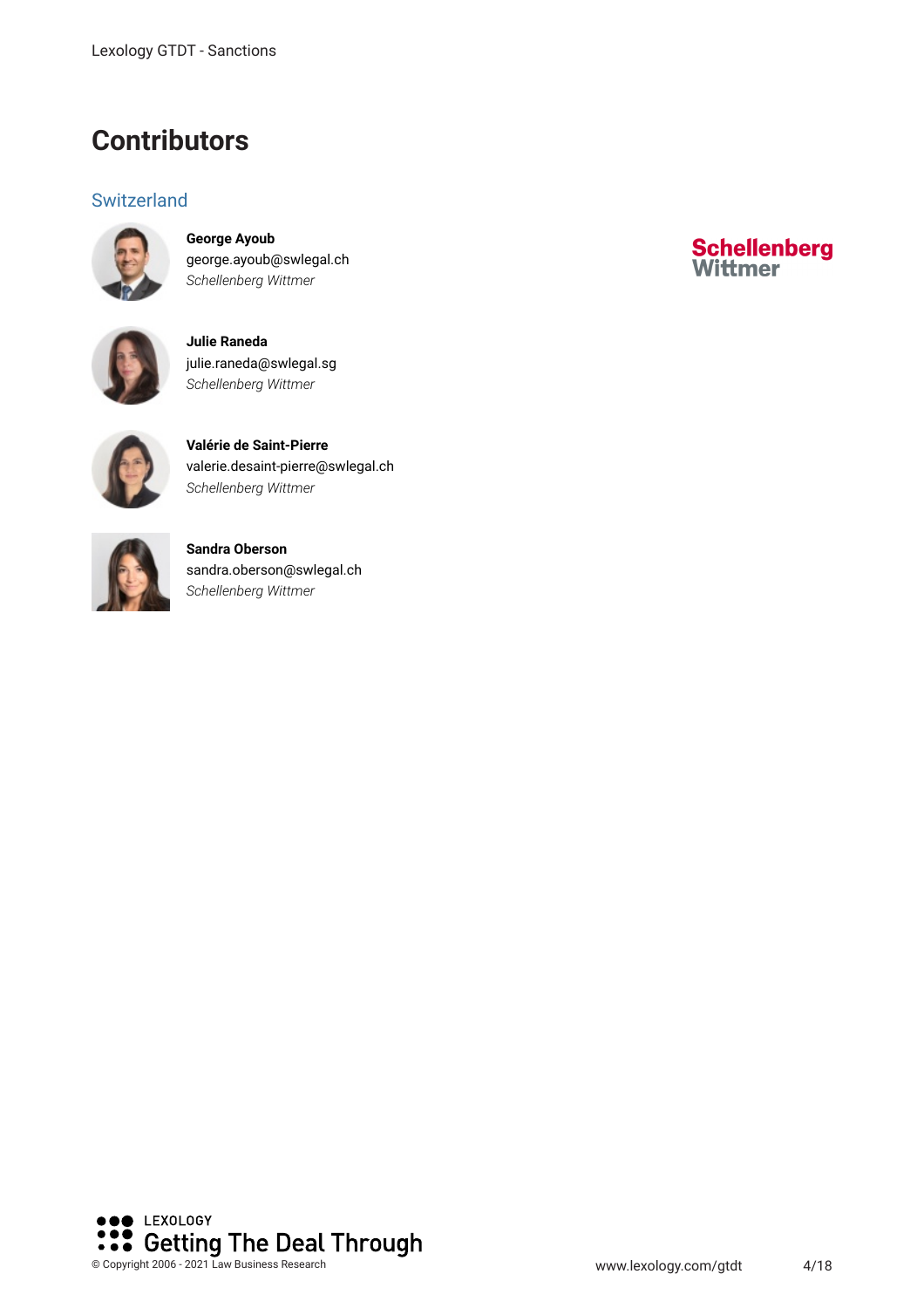#### **GENERAL FRAMEWORK**

#### **Legislation**

What domestic legislation enables economic, fnancial and trade sanctions to be implemented in your jurisdiction?

Historically in Switzerland, the local implementation of international sanctions was exclusively and directly made in the form of specifc ordinances enacted by the Federal Council (the Swiss government) and based directly on article 184(3) of the Swiss Federal Constitution (Cst). These autonomous measures were enacted unilaterally to safeguard Switzerland's interests.

Since 1 January 2003, the Federal Act of 22 March 2002 on the Implementation of International Sanctions (the Embargo Act (EmbA)) is the main legal basis for the implementation of sanctions measures in Switzerland. Sanctions in accordance with the EmbA aimed at implementing international sanctions imposed by the UN Security Council Resolutions, the Organisation for Security and Cooperation in Europe or by Switzerland's most signifcant trading partners. The EmbA provides the general legal framework to implement trade sanctions in Switzerland (such as the purpose of the sanctions, jurisdiction, the obligation to provide information, monitoring, data protection, mutual legal assistance and administrative assistance, legal protection, criminal provisions). Specifc enforcement or coercive measures against a state, individuals or legal entities are regulated in separate ordinances of the Federal Council based on this act and its annexes.

Since 4 March 2016, the Federal Council automatically implements changes to UN sanctions lists in Switzerland (instead of implementing each amendment through an internal administrative procedure) ( see Ordinance on the Automatic Transfer of UN Security Council Sanctions Lists) .

The authority in charge of the implementation of the coercive measures depends on the nature of the measures. Sanctions in accordance with the EmbA are regulated by the State Secretariat for Economic Affairs (SECO), while measures enacted unilaterally on the basis of article 184(3) Cst are implemented by the Federal Department for Foreign Affairs (FDFA).

Whether based on article 184(3) Cst or the EmbA, the names of the individuals, groups of companies or entities targeted by sanction measures are listed in Annexes to the specifc ordinances and are updated on a regular basis.

Finally, the Federal Act of 18 December 2015 on the Freezing and the Restitution of Illicit Assets held by Foreign Politically Exposed Persons (Foreign Illicit Assets Act (FIAA)) enables Switzerland to freeze, confscate and restitute assets of politically exposed persons (PEPs) and their close associates, in particular in the event of the collapse of a political regime, if there is reason to suspect that these assets were acquired through acts of corruption, criminal mismanagement or other offences.

*Law stated - 17 March 2022*

#### **Autonomous versus international regimes**

Does the domestic legislation empower your government to implement an autonomous sanctions regime or are only those sanctions adopted by international institutions and organisations imposed?

Pursuant to article 1(1) EmbA, the Swiss Confederation may enact coercive measures in order to comply with international law, and in particular to safeguard human rights. These measures aim at implementing mandatory resolutions adopted by the UN Security Council or sanctions issued by the OSCE or by Switzerland's main trading partners.

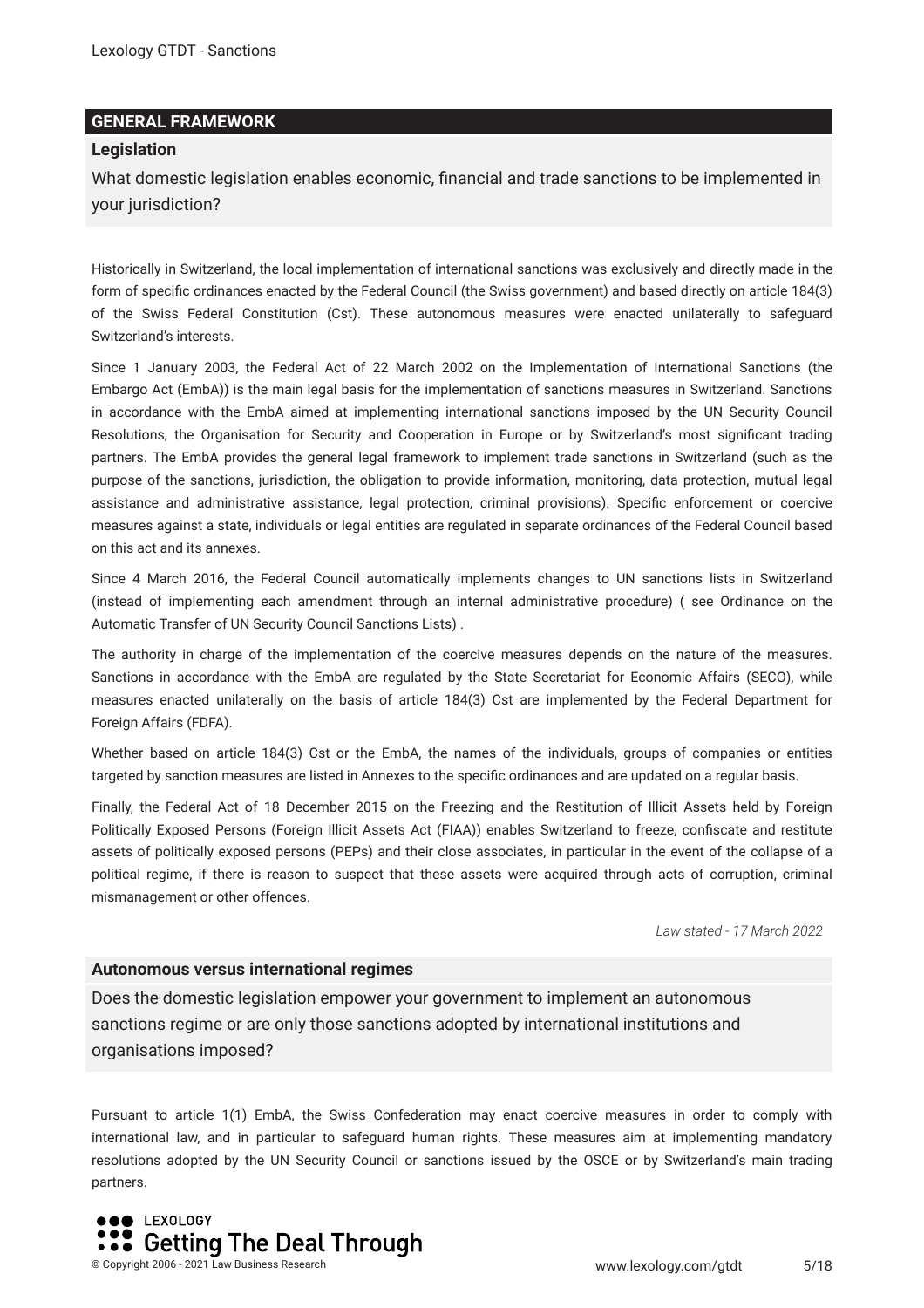In addition, the Federal Council has the power to enact unilateral or autonomous and urgent sanctions to safeguard Switzerland's interests based on article 184(3) Cst. These measures have a limited duration.

Thus, domestic legislation allows both the implementation of sanctions adopted by international institutions and organisations and the implementation of autonomous sanctions.

*Law stated - 17 March 2022*

#### **Types of sanction imposed**

What types of sanction are imposed in your jurisdiction?

Only targeted sanctions are applied in Switzerland, which means that sanctions are intended to be directed at specifc individuals, companies or organisations or restrict trade of specifc key commodities instead of targeting an entire state and its population. These are referred to as 'smart sanctions'.

Pursuant to article 1(3) EmbA, sanctions may include:

- direct or indirect restrictions imposed on transactions involving goods and services, payment and capital transfers, and the movement of persons, as well as scientifc, technological and cultural exchanges; and
- prohibitions, licensing and reporting obligations as well as other restrictions of rights.

In practice, the main types of sanctions imposed in Switzerland are the following:

- fnancial sanctions concern monetary and fnancial activities and consist essentially in the freezing of funds and other fnancial assets, in the ban on transactions and in investment restrictions;
- Trade restrictions (commonly referred to as embargoes) relate to certain categories of particular goods (eg, arms, diamonds, oil, lumber) or services (including fnancial or technical assistance);
- **travel restrictions for nationals of targeted states;**
- · diplomatic constraints targeting state officials (eg, cancelling of visas, exclusion from the activities of international agencies);
- cultural and sports restrictions; or
- air traffic restrictions.

Some of the aforementioned transactions are permitted but subject to prior authorisation or reporting. For instance, the import, export and transit of war materiel require a licence from the Confederation (article 17, paragraph 1 of the Federal Act of 13 December 1996 on War Material ; War Material Act). Regarding financial sanctions, the authority designated in the applicable ordinance (ie, the SECO or the FDFA) may exceptionally authorise payments from frozen accounts.

*Law stated - 17 March 2022*

#### **Countries subject to sanctions**

Which countries are currently the subject of sanctions or embargoes in your jurisdiction?

At the time of writing this chapter, the countries that are the subject of sanctions enacted by Switzerland are the following ( see SECO website ):

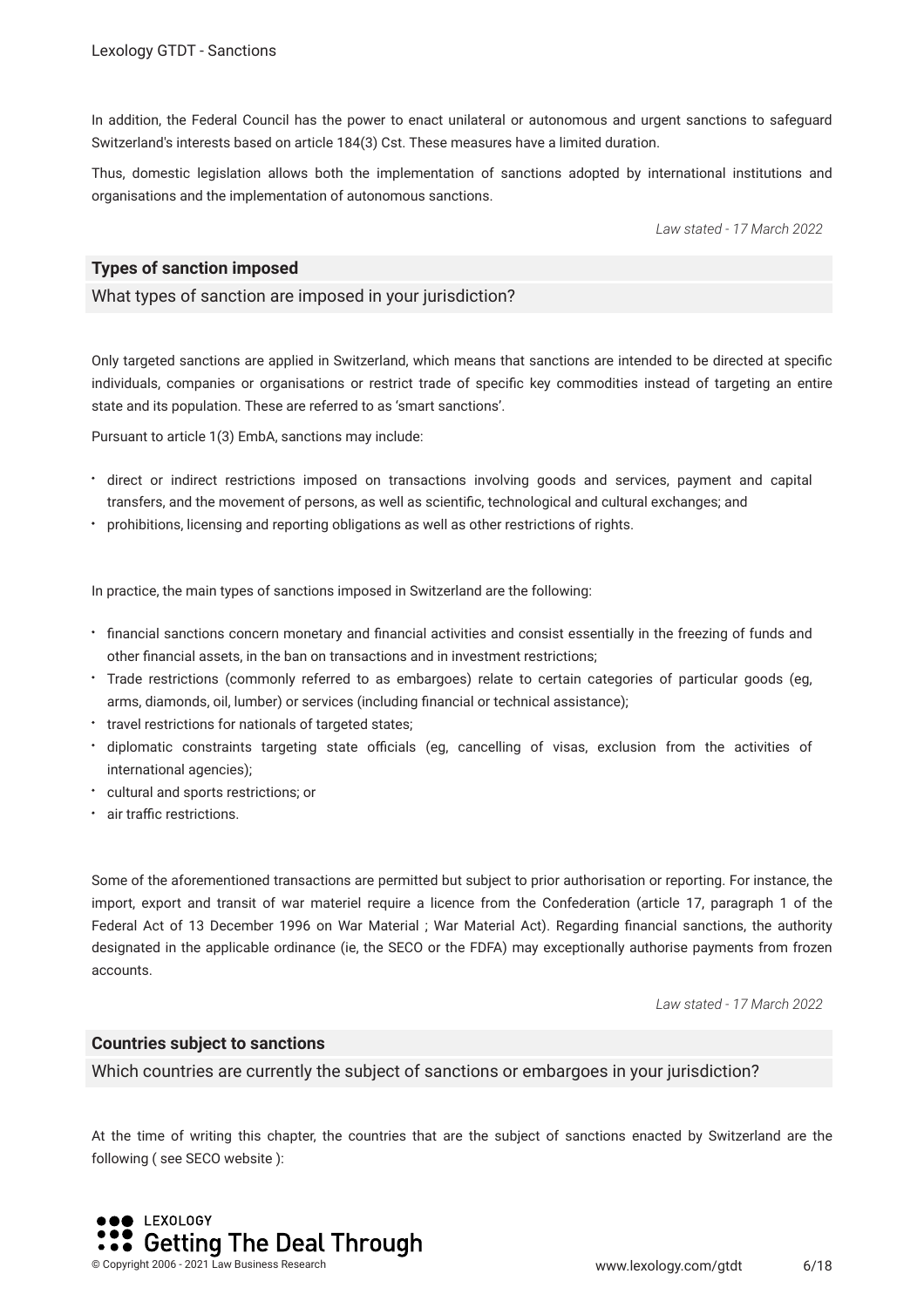- Iraq;
- Myanmar;
- Zimbabwe;
- Sudan;
- Congo;
- Belarus:
- North Korea;
- Lebanon;
- Iran:
- Somalia;
- Guinea;
- Lybia;
- Syria;
- Guinea-Bissau;
- Central African Republic;
- measures in connection with the situation in Ukraine;
- Yemen;
- Burundi;
- \* South Sudan:
- Mali ;
- Venezuela; and
- Nicaragua.

*Law stated - 17 March 2022*

#### **Non-country specifc regimes**

What other sanctions regimes are currently in force in your jurisdiction which are not country specific?

Sanction regimes that are currently in place and are not country-specifc are related to international trade in diamonds and counter-terrorism.

*Law stated - 17 March 2022*

#### **Counter-terrorism sanctions**

What sanctions and prohibitions are imposed in your jurisdiction in relation to terrorist activities?

International efforts to combat the fnancing of terrorist activities mainly rest with the UN Security Council. UN member states are required to adopt procedures for freezing the assets of individuals and organisations listed as terrorist.

Switzerland implements the measures enacted by UN Security Council Resolutions via the existing regime and procedures relating to anti-money laundering legislation or in ordinances based on the Embargo Act.

To date, the Federal Council has enacted two ordinances based on the EmbA related to specifc counter-terrorism sanctions:

- Measures against persons and entities associated with Osama bin Laden, the 'Al-Qaida' group or the Taliban; and
- Measures against certain persons in connection with the attack on Rafk Hariri.

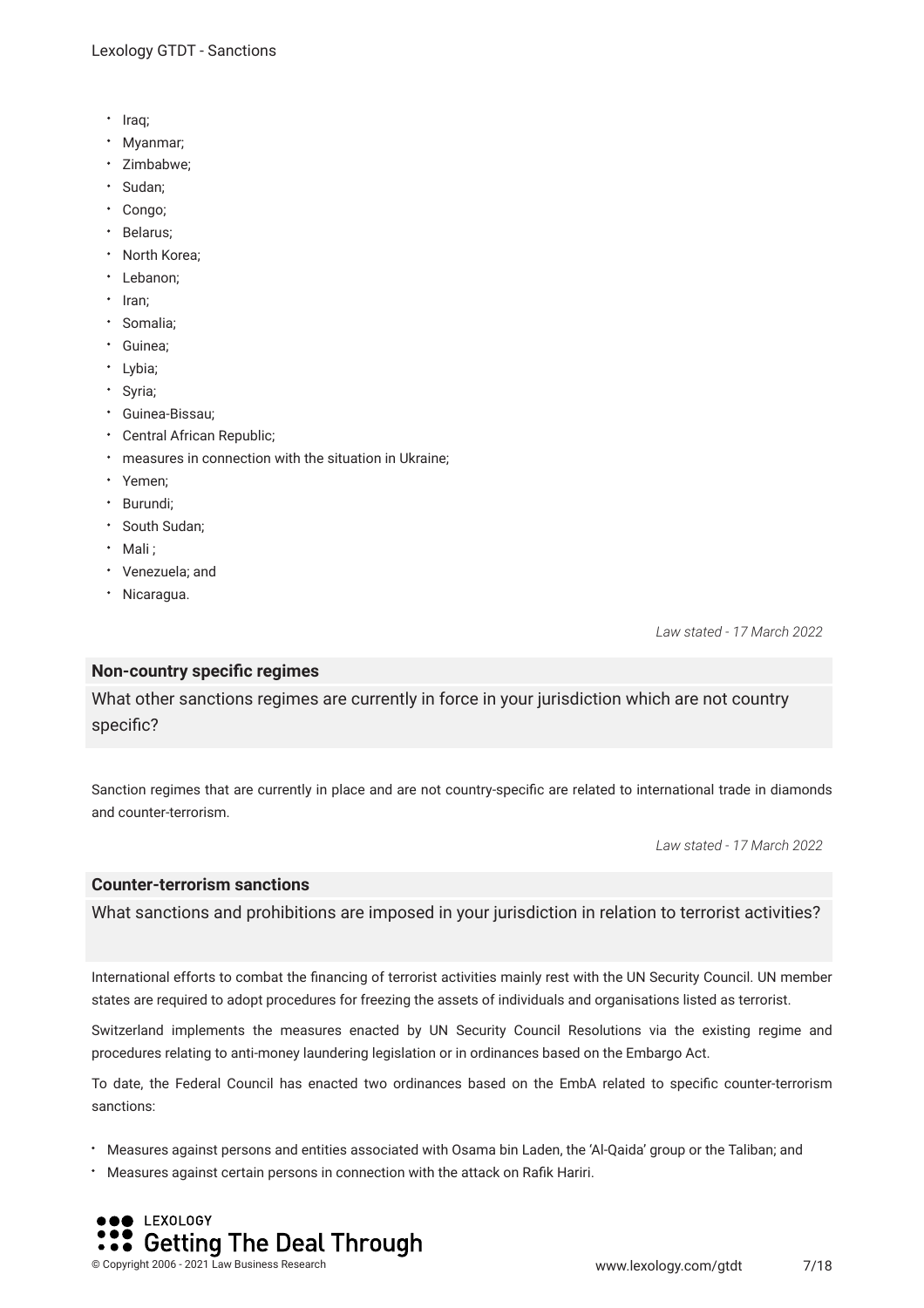**Anti-boycott laws**

Are any blocking or anti-boycott laws in place in your jurisdiction?

There are no blocking or anti-boycott laws in place in Switzerland.

*Law stated - 17 March 2022*

*Law stated - 17 March 2022*

#### **Scope of application**

Who must comply with sanctions imposed in your jurisdiction? Do sanctions have extra-territorial effect?

Article 184(3) Cst and the EmbA do not contain any indication as to the personal or territorial scope of sanctions. According to Swiss scholars, Swiss sanctions apply to individuals and legal entities that are located in Switzerland or conduct business from Switzerland, thus strictly applying the principle of territoriality.

By treaty of 29 March 1923, the territory of the Principality of Liechtenstein has united with the Swiss customs territory. As a result of this customs union, Swiss sanctions apply to Liechtenstein. Other than this exception, sanctions imposed in Switzerland have no extra-territorial effect.

*Law stated - 17 March 2022*

#### **Competent sanctions authorities**

Which government authorities in your jurisdiction are responsible for implementing and administering sanctions?

The Federal Council enacts the sanctions by way of specifc ordinances.

The implementation and supervision of measures decided by the Federal Council lies with the SECO (if based on the EmbA) or the FDFA (if based on article 184(3) Cst).

These authorities may be assisted by various agencies such as police forces, the Federal Customs Administration or the Federal Office for Migration.

*Law stated - 17 March 2022*

#### **Business compliance**

Are businesses in your jurisdiction required to put in place any systems or controls in order to ensure compliance with sanctions?

There is no specifc legislation that requires that businesses in Switzerland put in place monitoring systems or specifc controls to ensure compliance with sanctions. However, in practice, companies established in Switzerland are subject to the Swiss sanctions regime and must ensure that they comply with obligations incumbent upon them by virtue of the specifc ordinances imposing sanctions measures.

More specifcally, each business transaction in Switzerland must comply with the sanctions regime and must be assessed depending on (1) the business partners, (2) the products exported, (3) the origin and destination of the goods

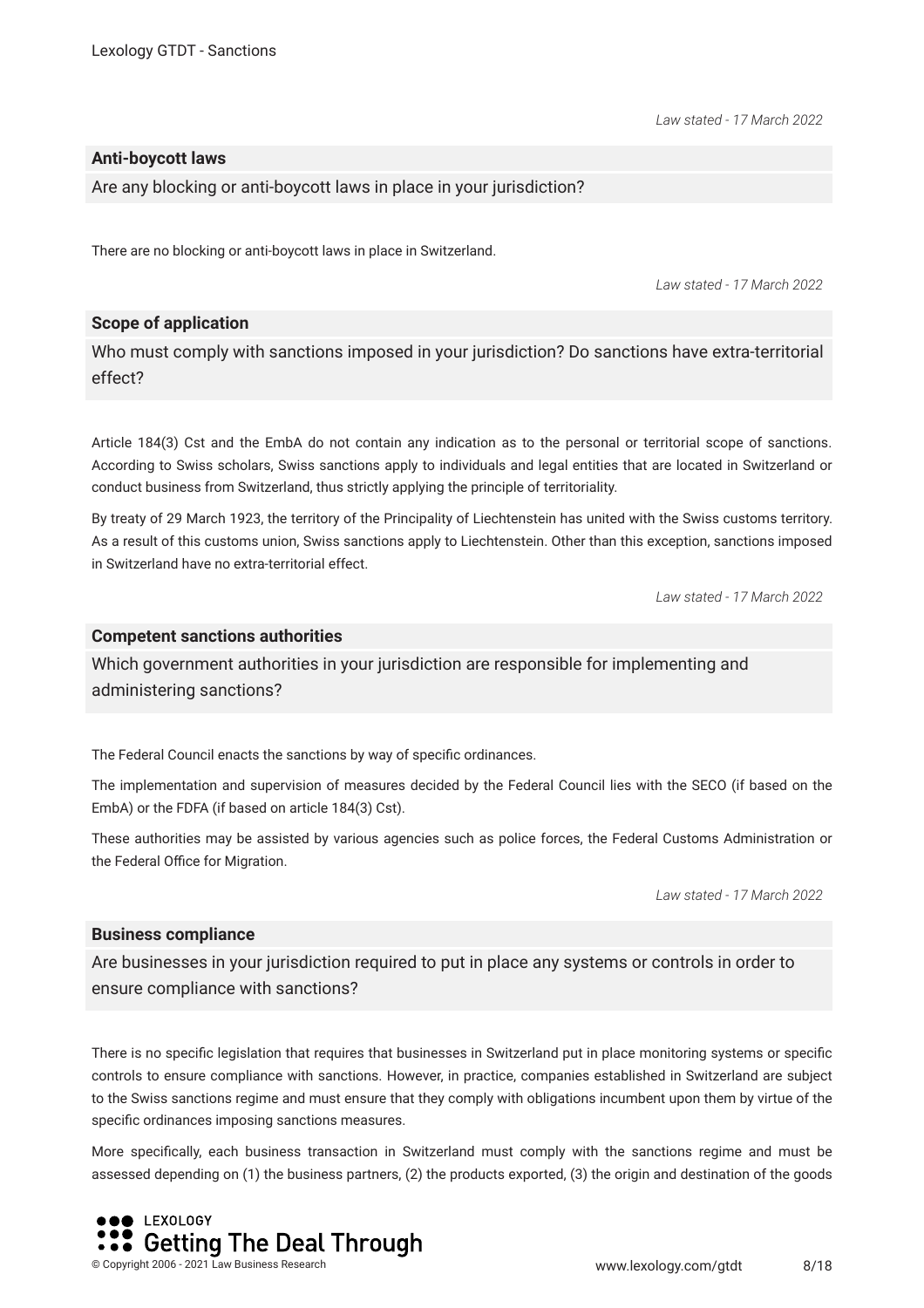and, to a certain extent, (4) their fnal use (in particular, for businesses commercialising goods that can be considered as dual-use goods (ie, goods that may be used for both civilian and military purposes)) (article 3(b) of the Federal Act of 13 December 1996 on the Control of Dual-Use Goods and of Specifc Military Goods and Strategic Goods ; Goods Control Act).

Indirect elements may also trigger the application of the Swiss sanctions regime and must thus also be checked against the relevant transaction, for instance, when entities that do not appear on the sanctions list but are owned or controlled (directly or indirectly) by listed individuals or entities, or if the bank account on which payment is made is opened in a bank that is itself listed as a targeted entity. In such cases, the situation may be unclear and it is worth engaging with the SECO to check how the situation should be assessed (the answer may depend on the specifc details of the transaction, such as the amounts to be paid and the purpose of said transaction).

To remain compliant, companies carrying out business with a foreign entity or individual must perform a complete analysis of the situation for each contemplated transaction by verifying that:

- the country of destination is not subject to trade sanctions measures;
- the goods commercialised are not listed;
- the parties involved in the transaction as well as the end customer are not listed; and
- that the end use of the goods is not prohibited or subject to authorisation.

The situation must be monitored on an ongoing basis. This is also the case for transactions contemplated with a business partner with whom business was done in the past as the sanctions regime may evolve. The situation must be assessed for each new transaction (not only in the event of a new business partner or a new country).

*Law stated - 17 March 2022*

#### **Guidance**

Has your government issued any guidance on compliance with the sanctions framework in your jurisdiction?

The SECO has issued the following guidance on compliance with trade sanctions:

- Best Practices Internal Control Programme for Export Controls (ICP);
- Strategic trade control outreach and industry compliance;
- Export controls Dealing with intangible technology transfer;
- Export Control in a nutshell; and
- Merkblatt zu Ausfuhren von Dual-Use-Werkzeugmaschinen in die Russische Föderation (PDF, 226 kB, 24.02.2021) ('Information sheet on exports of dual-use machinery to the Russian Federation', available in German only).

*Law stated - 17 March 2022*

#### **ECONOMIC AND FINANCIAL SANCTIONS**

#### **Asset freezes**

In what circumstances may a person become subject to asset freeze provisions in your jurisdiction? What dealings do asset freeze provisions generally restrict in your jurisdiction?

A person or entity may become subject to asset freeze provisions in Switzerland when it is considered a formal or de

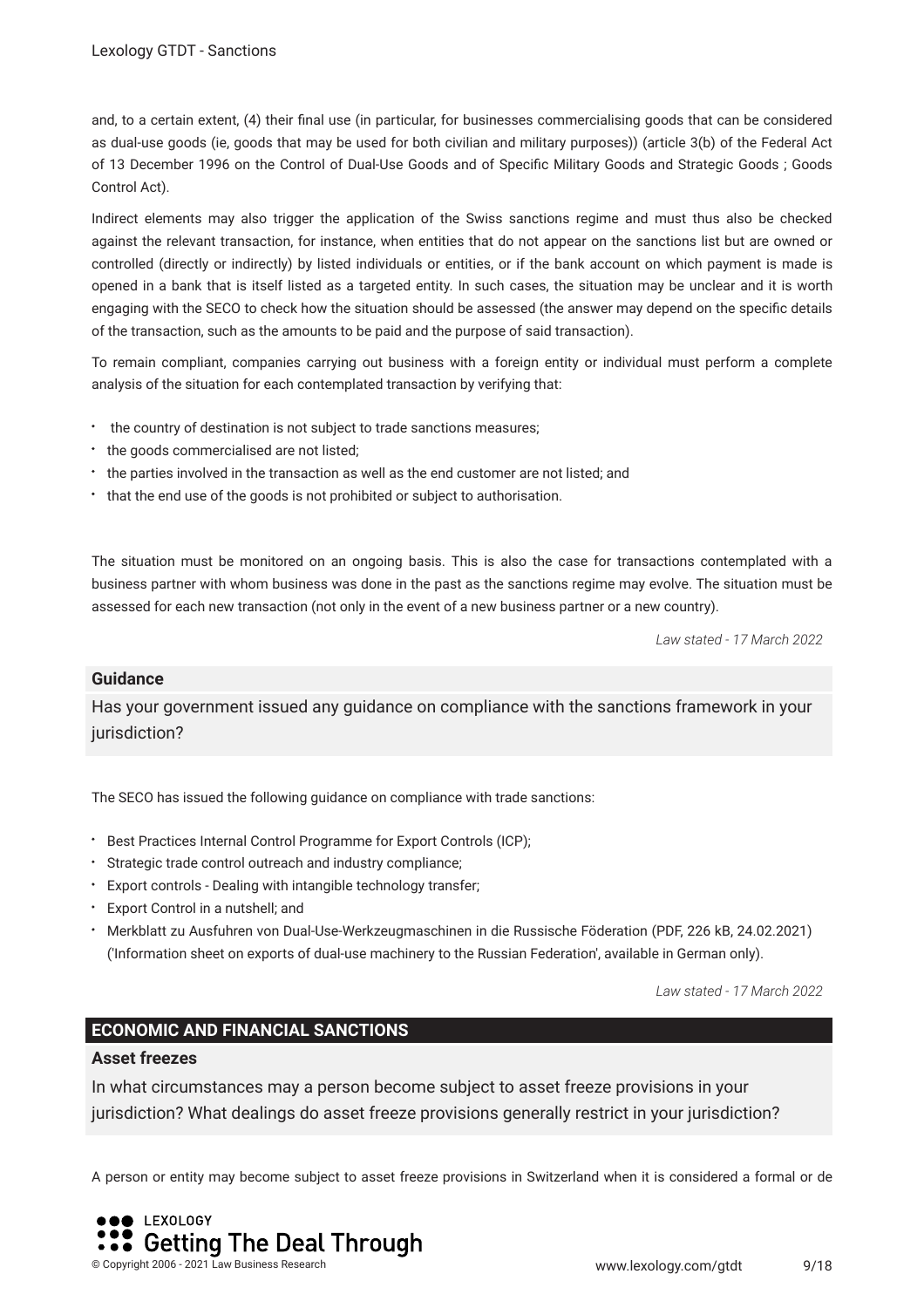facto agent of a state subject to sanctions in Switzerland. The Federal Council has the authority to enact such coercive measures pursuant to article 2(1) the Embargo Act (EmbA) and 184(3) Swiss Federal Constitution (EmbA and 184(3) Cst). All individuals subject to sanctions are listed in Annexes to each specifc ordinance enacted by the Federal Council. In addition, a compiled list of all sanctioned individuals, entities and organisations ( Sanctions/Embargos (admin.ch) ), together with a user's guide that allows to perform more specifc searches ( Searching for subjects of sanctions (admin.ch) ), can be found on the State Secretariat for Economic Affairs (SECO) website.

Furthermore, in accordance with the Foreign Illicit Assets Act (FIAA), a person may become subject to asset freeze provisions in Switzerland if he or she is a PEP or a close associate of a PEP to prevent the withdrawal of any illicitly acquired assets that have entered the Swiss fnancial centre, for the purposes of mutual legal assistance or confscation (articles 3 and 4 FIAA).

Financial sanctions in Switzerland are usually three-fold and include (1) the freezing of assets and economic resources; (2) the prohibition of making available funds to targeted persons and (3) the obligation to report frozen assets.

*Law stated - 17 March 2022*

#### **General carve-outs and exemptions**

Are there any general carve-outs or exemptions to the asset freeze provisions in your jurisdiction?

The Federal Council may stipulate exceptions to the asset freeze provisions in order to support humanitarian activities or to safeguard Swiss interests (article 2(1) EmbA).

The authority designated in the applicable ordinance, ie, the SECO or the Federal Department for Foreign Affairs (FDFA), may exceptionally authorise payments from frozen accounts, transfers of frozen capital and the release of frozen economic resources to safeguard Swiss interests or prevent cases of hardship.

*Law stated - 17 March 2022*

#### **List of targeted individuals and entities**

Do the competent sanctions authorities in your jurisdiction maintain a list of individuals and entities blocked under asset freeze restrictions?

The Federal Council maintains lists of the individuals under asset freeze measures. These lists are issued as annexes to the specific ordinances.

In addition, an overall list of sanctioned individuals, entities and organisations is available on the SECO's website ( Sanctions/Embargos (admin.ch ) together with a user's guide ( Searching for subjects of sanctions (admin.ch) ).

*Law stated - 17 March 2022*

#### **Other restrictions**

What other restrictions apply under the economic and fnancial sanctions regime in your jurisdiction?

In some instances, specifc dealings are restricted such as:

the ban on fnancial transactions related to North Korea's nuclear and missile programmes (eg, North Korea);

authorisation requirement for the acquisition of a participation or the creation of a joint venture in the nuclear

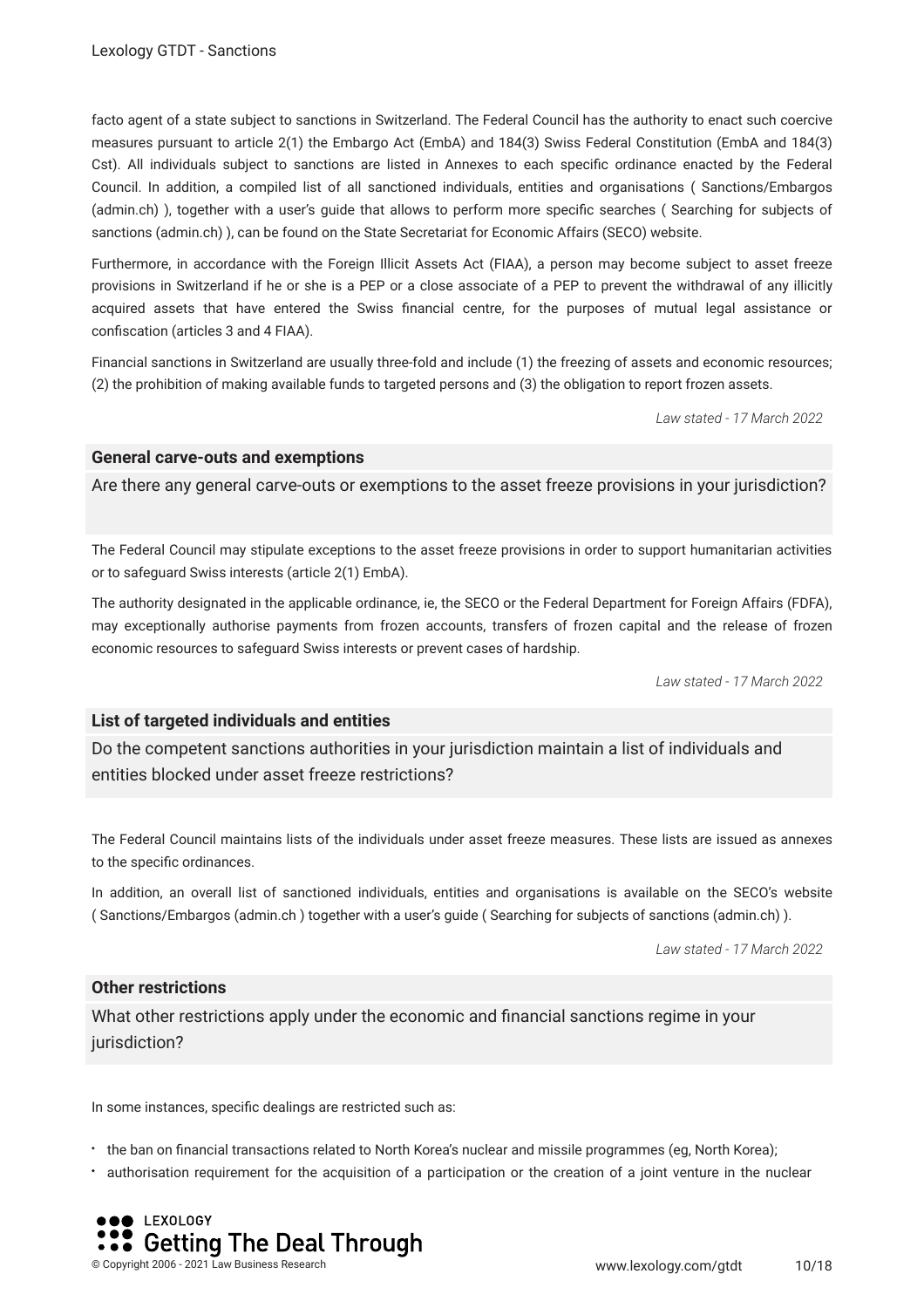field (eg, Iran);

- prohibition on securities and money market instruments (eg, Ukraine);
- prohibition on granting loans (eg, Ukraine);
- prohibition on accepting deposits of more than 100,000 Swiss francs from Russian nationals or legal entities or individuals in Russia (eg, Ukraine);
- mandatory declaration of existing deposits exceeding 100,000 Swiss francs (eg, Ukraine);
- prohibition on transactions with the Central Bank of Russia (eg, Ukraine);
- prohibition on the provision of public fnancing or fnancial assistance for trade with or investment in Russia (eg, Ukraine); and
- prohibition on the provision of specialized international messaging systems for fnancial transactions, in particular SWIFT (eg, Ukraine).

*Law stated - 17 March 2022*

#### **Exemption licensing – scope**

Are the competent sanctions authorities in your jurisdiction empowered to issue a licence to permit activities which would otherwise violate economic and fnancial sanctions? If so, what is the extent of their licensing powers and in what circumstances will they issue a licence?

The authority designated in the applicable specifc ordinance (ie, the SECO or the FDFA) may exceptionally grant a licence to permit activities that would otherwise breach economic and fnancial sanctions.

In accordance with the specifc ordinances enacted by the Federal Council, the SECO may exceptionally authorise payments from frozen accounts, transfers of frozen capital and the release of frozen economic resources to:

- prevent cases of hardship;
- honour existing contracts;
- honour claims under an existing judicial, administrative or arbitral measure or decision; or
- \* to promote regional peace and stability.

*Law stated - 17 March 2022*

#### **Exemption licensing – application process**

What is the application process for an exemption licence? What is the typical timeline for a licence to be granted?

In accordance with the specifc ordinances enacted by the Federal Council, the authority designated in the applicable specific ordinance (ie, the SECO or the FDFA) shall issue a licence after consulting the competent offices of the Federal Department of Foreign Affairs and the Federal Department of Finance and, where applicable, after notifying the competent committee of the UN Security Council and in accordance with the decisions of said committee.

The timeline for a licence to be granted by the SECO varies and depends on the complexity of the matter. In simple cases, a licence may be granted within one week. However, in complex cases, it could take up to more than a year for the licence to be granted since the SECO will carry out some research and liaise with the competent committee of the UN Security Council.

*Law stated - 17 March 2022*

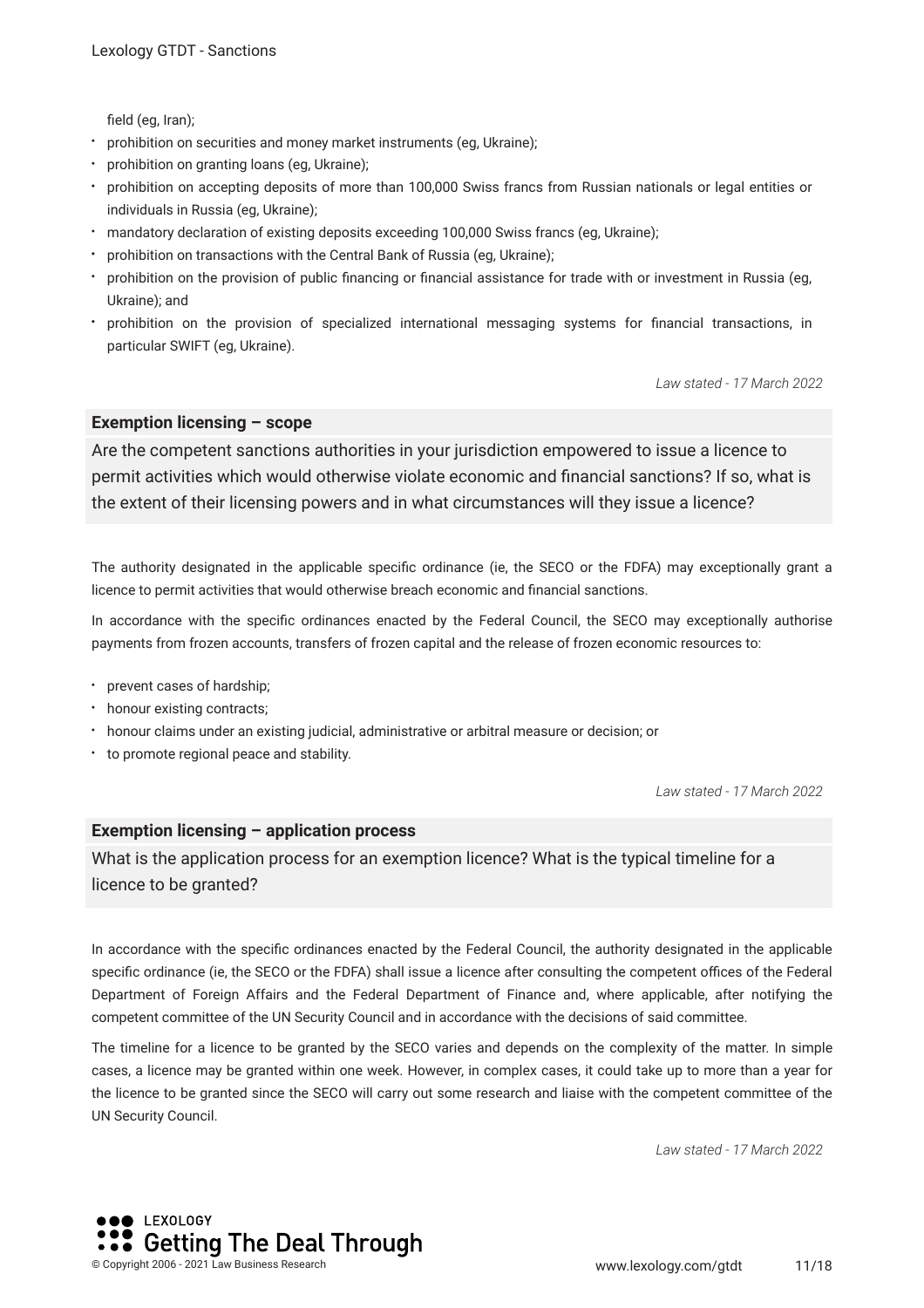#### **Approaching the authorities**

To what extent is it possible to engage with the competent sanctions authorities to discuss licence applications or queries on economic and fnancial sanctions compliance?

It is possible to reach out to the SECO on a no-name basis and request advice regarding a specifc situation or transaction. For instance, it is possible to enquire about the conditions to be fulflled in order to be granted a licence and the documents to be fled in support of the licence application.

It is also possible to request confirmation by the SECO that a contemplated transaction is compliant with the relevant ordinance. Such confrmation is generally granted in the form of an informal ruling. In complex and high-profle matters, it is also possible to request a meeting with the SECO officials.

Those requests are handled by the SECO in a swift manner (generally between one and 10 days), depending on the complexity of the matter.

*Law stated - 17 March 2022*

#### **Reporting requirements**

What reporting requirements apply to businesses who hold assets frozen under sanctions?

Anyone who is directly or indirectly affected by coercive measures in accordance with the EmbA must provide the supervisory authorities appointed by the Federal Council with the information and documentation that is required for a comprehensive assessment or supervision to be carried out (article 3 EmbA). Similar obligations exist in the specifc ordinances enacted on the basis of article 184(3) of the Cst.

Furthermore, in accordance with article 7(1) FIAA, persons or institutions who hold or manage in Switzerland assets of persons affected by an asset freeze must immediately report these assets to the Money Laundering Reporting Office Switzerland (MROS), Switzerland's central money laundering office.

Finally, persons or institutions in Switzerland who have knowledge of assets of persons affected by an asset freeze by virtue of the functions they perform, must report those assets immediately to the MROS.

*Law stated - 17 March 2022*

#### **TRADE SANCTIONS**

#### **General restrictions**

What restrictions apply in relation to the trade of goods, technology and services?

In Switzerland, trade in war material and military equipment has long been subject to a strict state control. If international sanctions relate only to war material and military equipment, Switzerland does not enact specifc ordinances since the export of these goods can be prohibited pursuant to the Water Material Act (WMA) and the Goods Control Act (GCA).

The following are deemed to be war materials in accordance with article 5(1) and (2) WMA:

- weapons, weapons systems, munitions and military explosives; and
- equipment that has been specifcally conceived or modifed for use in combat or for the conduct of combat and that is not as a general rule used for civilian purposes; individual components and assembly packages, which

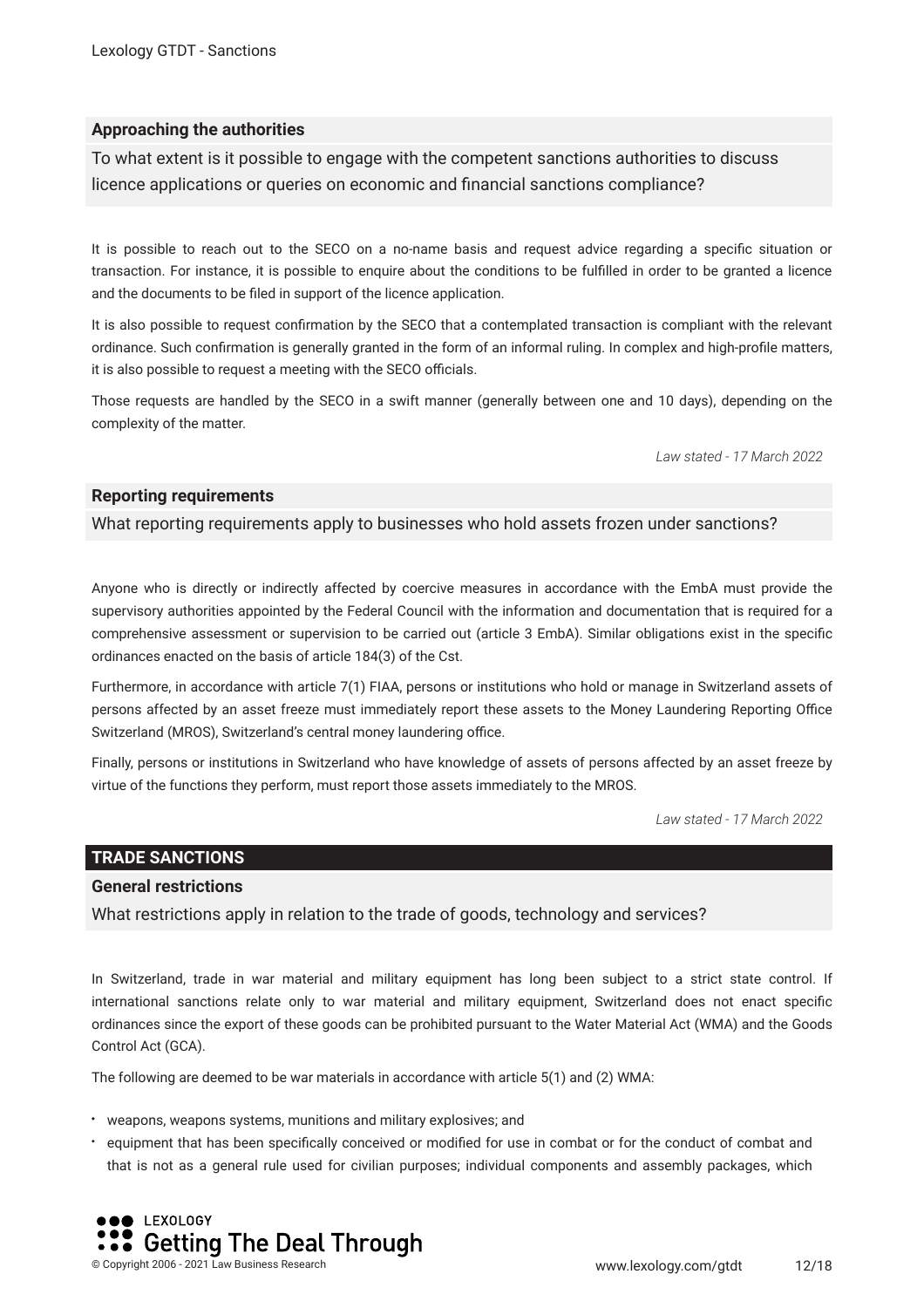may also be partially processed, provided it is discernible that such components cannot be used in the same form for civilian purposes.

Dual-use goods are defned as goods that may be used both for civilian and military purposes (article 3(b) GCA).

Trade restrictions will, typically, include the prohibition of the sale or purchase, supply, export and transit of certain listed goods, technologies or software. The targeted goods may for instance be luxury goods, dual-use goods, goods intended for military purposes or for internal repression as well as certain goods used in the oil, gas, petrochemical or nuclear industry.

*Law stated - 17 March 2022*

#### **General exemptions**

Do any exemptions apply to the general trade restrictions?

The import, export and transit of war materiel require a licence from the Swiss Confederation (article 17(1) WMA). However, according to article 17(4) WMA, no licence is required by those who:

- import war materiel intended for use by the Swiss Confederation;
- bring frearms, their components or accessories, or their munitions or munitions components into Swiss territory under the legislation on weapons; and
- $\cdot$  import explosives, pyrotechnic devices or propellant powder.

With regard to the dual-use goods, specifc military goods and related technology, no general exemption is provided in the GCA.

*Law stated - 17 March 2022*

#### **Targeted restrictions**

Have the authorities in your jurisdiction imposed any trade sanctions against dealing with any particular individuals or entities?

Swiss authorities have not imposed any trade sanctions against dealing with any particular individual or entity outside of the individuals and entities listed in the Annexes to the ordinances listed above.

*Law stated - 17 March 2022*

#### **Exemption licensing – scope**

In what circumstances may the competent sanctions authorities in your jurisdiction issue a licence to trade in goods, technology and products that are subject to restrictions?

A licence is granted by the State Secretariat for Economic Affairs (SECO) if the trade does not contravene public international law and is not contrary to the principles of Swiss foreign policy and its international obligations. In considering whether a licence should be issued, the SECO takes into account peacekeeping, international security and regional stability, as well as the human rights' situation in the recipient country.

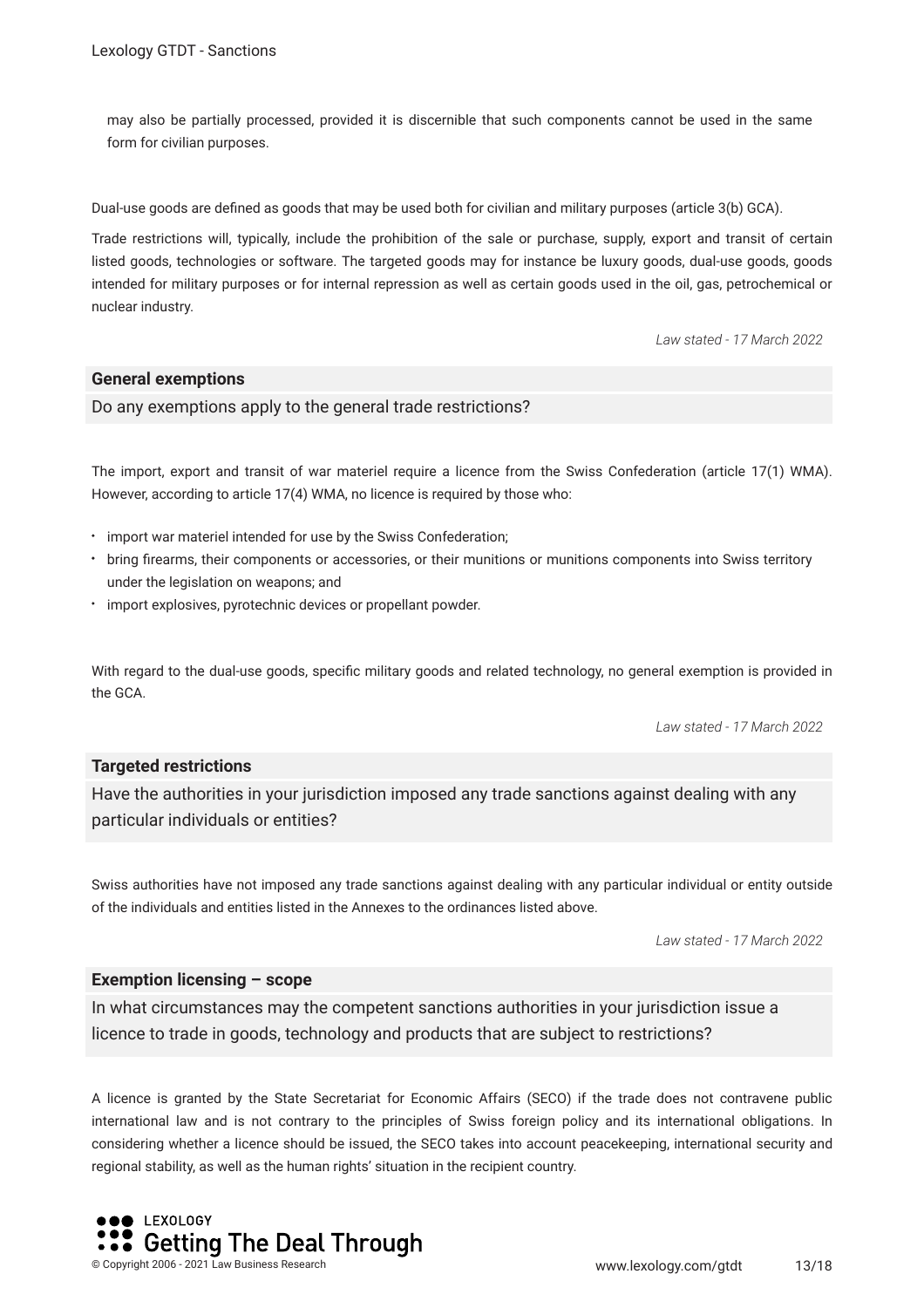With regard to war material, the WMA provides for a dual licence system. The manufacture of, trade in or brokering of war material for recipients abroad requires a licence, which ensures that the planned activity is not contrary to Switzerland's national interests. Conversely, a specifc licence is required for the import, export or transit of war material, brokering and trade in war material for recipients abroad.

*Law stated - 17 March 2022*

#### **Exemption licensing – application process**

What is the application process for a licence? What is the typical timeline for a licence to be granted?

Licences are granted by the SECO. Since 1 October 2014 all applications (requests or preliminary enquiries) relating to dual-use goods, war materials as well as special military goods are recorded, processed and administered on Elic , an electronic licensing system managed by the SECO.

The timeline for a licence to be granted by the SECO varies for each case and depends on the complexity of the matter. In simple cases, a licence may be granted within two or three days. However, in complex cases, it could take several months for the licence to be granted since the SECO will carry out some research and consult other departments of the Federal Administration (eg, the FDFA or the Federal Department of Finance) before granting the licence.

*Law stated - 17 March 2022*

#### **Approaching the authorities**

To what extent is it possible to engage with the competent sanctions authorities to discuss licence applications or queries on trade sanctions compliance?

The licencing process is conducted through Elic . This platform provides a helpdesk that can be reached either by telephone or email and with which it is possible to engage in discussions on licence applications or queries.

*Law stated - 17 March 2022*

#### **ENFORCEMENT AND PENALTIES**

#### **Reporting violations**

Is there a requirement to report violations to the authorities (either to self-report or to report others)? If reporting is not obligatory, is it encouraged in any event?

In accordance with the specifc ordinances enacted by the Federal Council, persons or institutions who hold or manage assets or have knowledge of economic resources in Switzerland subject to an asset freeze must report these to the State Secretariat for Economic Affairs (SECO) without delay.

The report must include the name of the benefciary, the purpose and the value of the assets and economic resources that may be subject to an asset freeze order.

The FIAA also provides that persons or institutions who hold or manage in Switzerland assets of persons affected by an asset freeze within the meaning of article 3 must immediately report these assets to Money Laundering Reporting Office Switzerland (MROS) (article 7 (1) Foreign Illicit Assets Act (FIAA). Furthermore, persons or institutions in Switzerland who have knowledge of assets of persons targeted by an asset freeze by virtue of the functions they perform must report those assets immediately to MROS (article 7 (2) FIAA).

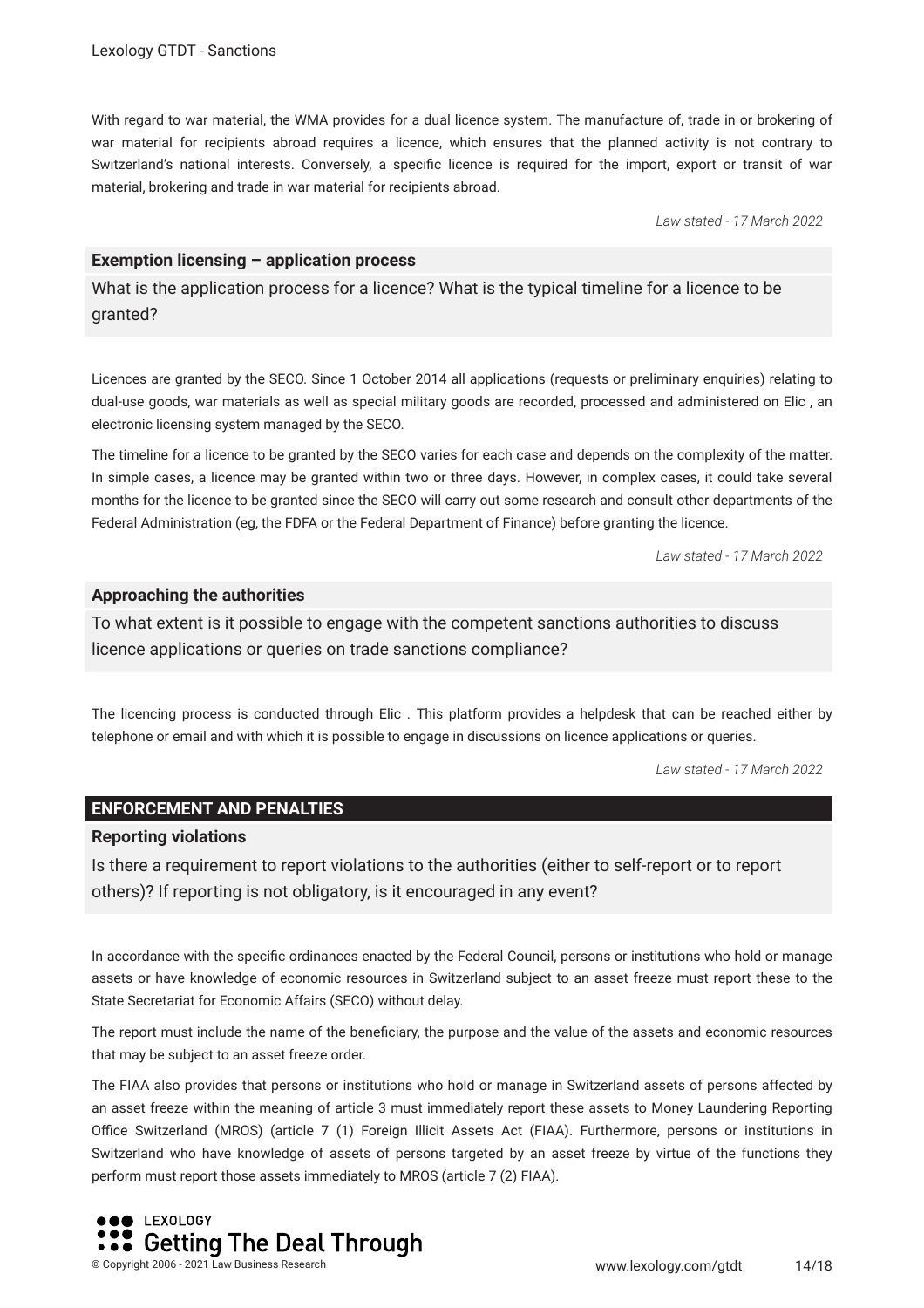#### **Investigations**

Which authorities are responsible for investigating sanctions violations? What is the extent of their investigatory powers?

The SECO investigates, prosecutes and tries, in accordance with the Federal Act of 22 March 1974 on Administrative Criminal Law, violations of sanctions stemming from the Embargo Act (EmbA) or the specifc ordinances enacted by the Federal Council. The SECO may also order the freezing or forfeiture of assets.

Upon request of the SECO, the Office of the Attorney General of Switzerland may initiate an investigation provided that this is justifed by the seriousness of the offence (article 14(2) EmbA).

*Law stated - 17 March 2022*

#### **Penalties**

What are the potential penalties for violation of sanctions?

The consequences of non-compliance with compulsory sanctions measures are contained either explicitly in the specific ordinances based on article 184(3) Cst. or by referral to the EmbA in the ordinances based on this act. Noncompliance with compulsory measures can have regulatory and/or criminal consequences.

Sanctions often include fnancial sanctions such as the freezing of assets and fnancial resources and an obligation to inform the authorities of the frozen assets and resources. Financial intermediaries thus have an obligation not only to stay informed of sanctions in force and apply the required coercive measures, but also to comply with the obligation to inform the relevant authorities.

The Swiss Financial Market Supervisory Authority (FINMA) can therefore intervene in cases of violation of obligations arising from sanctions especially when defciencies in the bank's organisation arise or when the bank's reputation within the meaning of article 3(2)(c) of the Swiss Banking Act of 8 November 1934 is at stake. FINMA can impose the measures it deems most appropriate to enforce compliance with the law, having regard to the principle of proportionality. The measures available range from a reprimand to specifc orders to restore compliance with the law or even to the revocation of licences.

Non-compliance can also lead to criminal prosecution by Swiss authorities. A wide range of criminal penalties is possible depending on the type and gravity of the violation. Articles 9 to 13 EmbA provide for criminal penalties for breach of the provisions of the ordinances and draws a distinction between violations of the provisions of the ordinances as such and the non-compliance with the obligation to report. In the former case, offenders can be sentenced to fines of up to 1 million Swiss francs or prison terms of up to five years (article 9 EmbA), or both. In the latter, the sentence is a fne of up to 100,000 francs (article 10 EmbA).

Attempts, aiding and abetting are also subject to prosecution. Property and assets may also be forfeited. If a violation under the EmbA also qualifes as an offence under other acts, such as the War Materials Act, the Nuclear Energy Act, etc, then the criminal provisions of the act that provides for the most severe penalty apply.

The ordinances based on article 184(3) Cst, which impose the freezing of funds and other fnancial assets provide that whoever wilfully or negligently disposes of funds or of fnancial assets or transfers them abroad can be sentenced to a fne of up to 10 times the value of these funds or fnancial assets. An Individual who wilfully or negligently breaches the duty to report assets under his or her supervision or management, or has knowledge thereof, can be sentenced to a fine of up to 20,000 francs.

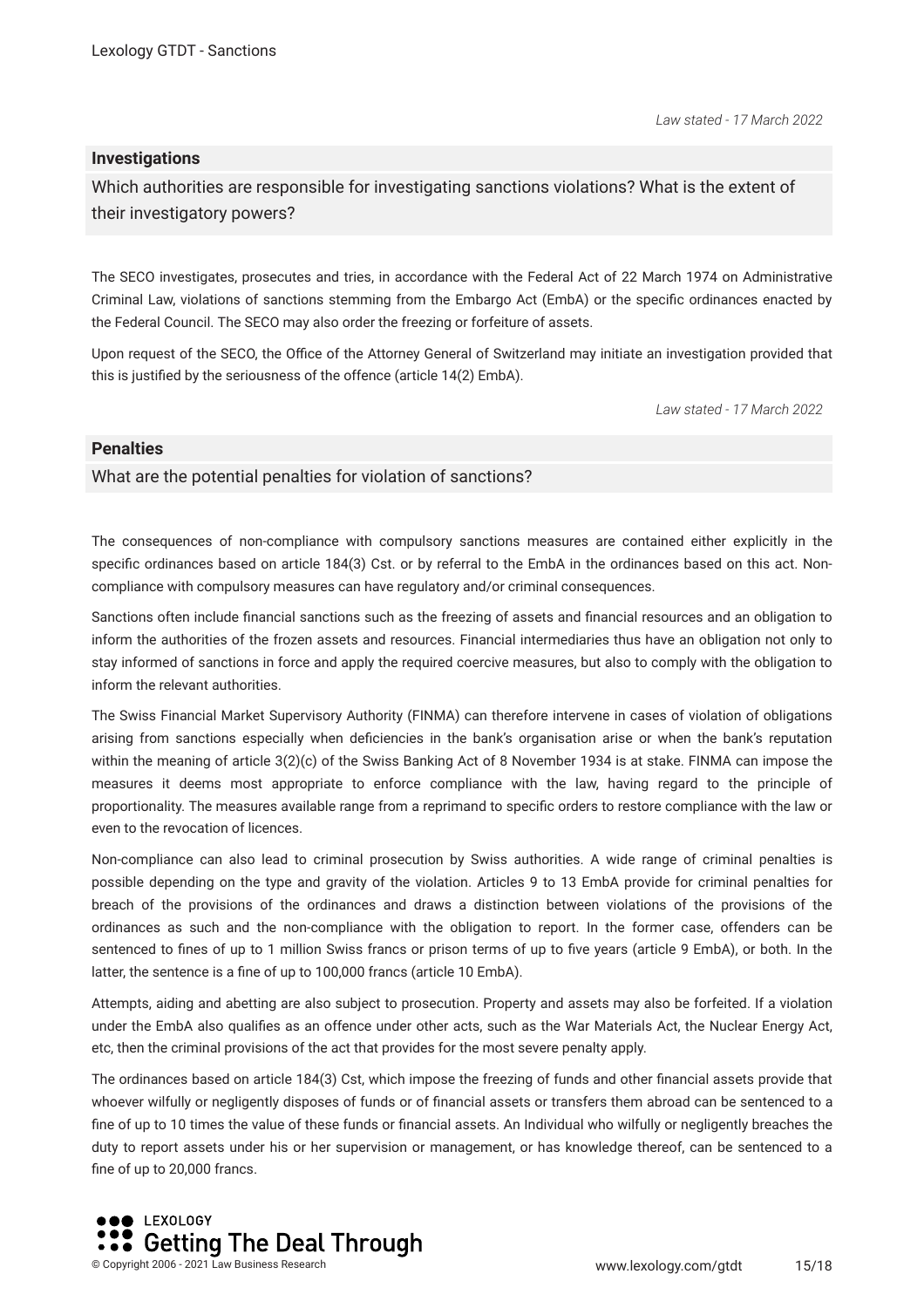Finally, both the ordinances based on article 184(3) Cst and the EmbA provide for corporate liability by reference to article 6 of the Federal Act of 22 March 1974 on Administrative Criminal Law.

*Law stated - 17 March 2022*

#### **Recent enforcement actions**

Have there been any signifcant recent enforcement cases? What lessons can be learned from these cases?

There are two important cases that relate to the listing or delisting procedure.

#### **Mr Al-Dulimi**

In the European Court of Human Rights (ECHR) Grand Chamber judgment in the case of Al-Dulimi and Montana Management Inc v Switzerland (application No. 5809/08), the ECHR held, by a majority, that there had been a violation of article 6 § 1 (right to a fair hearing) of the European Convention on Human Rights.

The case concerned the freezing of the assets in Switzerland of Mr Al-Dulimi and the company Montana Management Inc pursuant to UN Security Council Resolution 1483 (2003), which provided for sanctions against members of the former Iraqi regime.

The ECHR found that none of the provisions of Resolution 1483 (2003) expressly prohibited the Swiss courts from ensuring that the measures taken at a national level in order to implement the Security Council's decisions complied with human rights. Adding individuals and entities to the lists of persons subject to the UN sanctions may trigger serious violations of the European Convention on Human Rights for those individuals and entities concerned.

In the ECHR's view, before implementing those measures, the Swiss authorities had a duty to ensure that the listings were not arbitrary. The Swiss Supreme Court had merely verifed that the applicants' names actually appeared on the Sanctions Committee's lists and that the assets concerned belonged to them. The applicants should have been given at least a genuine opportunity to challenge their inclusion in the lists by submitting appropriate evidence to a court. Consequently, the ECHR held that the very essence of their right of access to a court had been violated.

Lastly, noting that the UN sanctions system had received very serious, reiterated and consistent criticisms, in particular in relation to the procedure for the listing of individuals and legal entities and the manner in which delisting requests were handled, the Court found that access to the delisting procedure could not replace appropriate judicial scrutiny at the level of the respondent state or even partially compensate for a lack thereof.

#### **Rami Makhlouf**

The case of Rami Makhlouf, cousin of Bashar al-Assad, relates to the implementation of the European Union sanctions against Syria by the Swiss authorities.

On 9 May 2011, the Council of the European Union adopted the Decision 2011/273/CFSP concerning restrictive measures in relation to the situation in Syria.

On 18 May 2011 and 8 June 2012, the Federal Council adopted ordinances imposing measures against Syria (ie, the freezing of assets and ban on entry into and transit through Switzerland of individuals listed in the annexes). Rami Makhlouf was listed in those annexes as cousin of Bashar al-Assad.

On 21 January 2013, Rami Makhlouf requested the release of his frozen assets in Switzerland, which was considered by the Swiss authorities as a request to be removed from the list to the annex to the Federal Council's ordinance dated

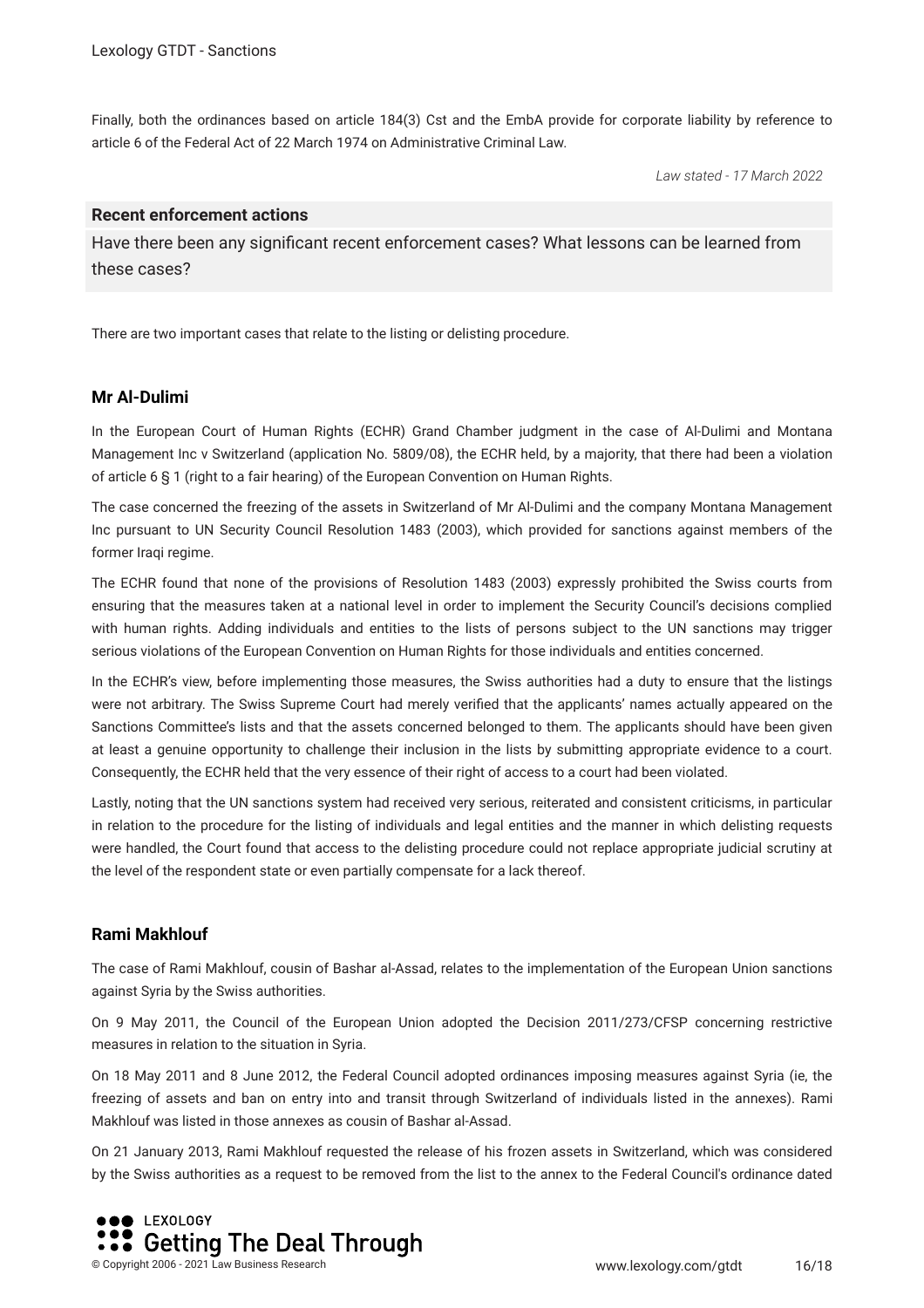#### 8 June 2012.

By decision dated 10 October 2017, the Swiss Supreme Court relied on the ECHR Grand Chamber's judgment in the case of Al-Dulimi and Montana Management Inc v Switzerland and found that, in accordance with article 6, paragraph 1 ECHR, the national courts are entitled to ensure that the inclusion in international sanctions lists is not arbitrary.

The Swiss Supreme Court reached the conclusion that the previous court (the Federal Administrative Court) was right to consider that the listing of Rami Makhlouf was not arbitrary. More specifcally, the Federal Administrative Court had established, based on the 'high degree of likelihood', that Rami Makhlouf had close proximity to the Syrian government since he was mentioned in numerous media sources. His appeal was therefore dismissed.

The lesson to be learned from this decision is that the national courts' discretion in analysing whether a listing is arbitrary is limited to the high degree of likelihood.

*Law stated - 17 March 2022*

#### **UPDATE AND TRENDS**

#### **Emerging trends and hot topics**

Are there any emerging trends or hot topics in sanctions law and policy in your jurisdiction?

Several provisions of the EmbA should be revised to take into account amendments to the Swiss Criminal Code of 21 December 1937 (SCC), which was revised in 2007 and 2018. As it stands, in case of violation of a sanction, it is necessary to combine the provisions of the EmbA with the provisions of the SCC to determine the penalties incurred. A revision of the EmbA, therefore, appears necessary to that extent.

To remedy this situation, the Federal Council published, on 25 April 2018, a draft of a new Federal law aimed at harmonising penalties throughout the Swiss legal order and adapting federal criminal provisions to the amended penalty provisions provided in the SCC.

Following the Russian intervention in Ukraine in February 2022, the Federal Council decided to adopt, on 28 February 2022, the packages of sanctions imposed by the European Union (EU) on 23 and 25 February 2022 with respect to this intervention. These mainly concerned trade and fnancial sanctions.

As consequence of criticism in Switzerland regarding the efficiency of the measures, the Federal Council approved, on 4 March 2022 the full revision of the Ordinance on measures in connection with the situation in Ukraine, thus adopting the EU sanctions in force at that time.

On 16 March 2022, the Federal Council approved the total revision of the Ordinance on measures against Belarus, further to the EU's extension of its sanctions against Belarus from 2 and 9 March 2022 in view of the country's involvement in Russia's intervention in Ukraine. The newly adopted measures concern goods and fnancial services, in particular.

*Law stated - 17 March 2022*